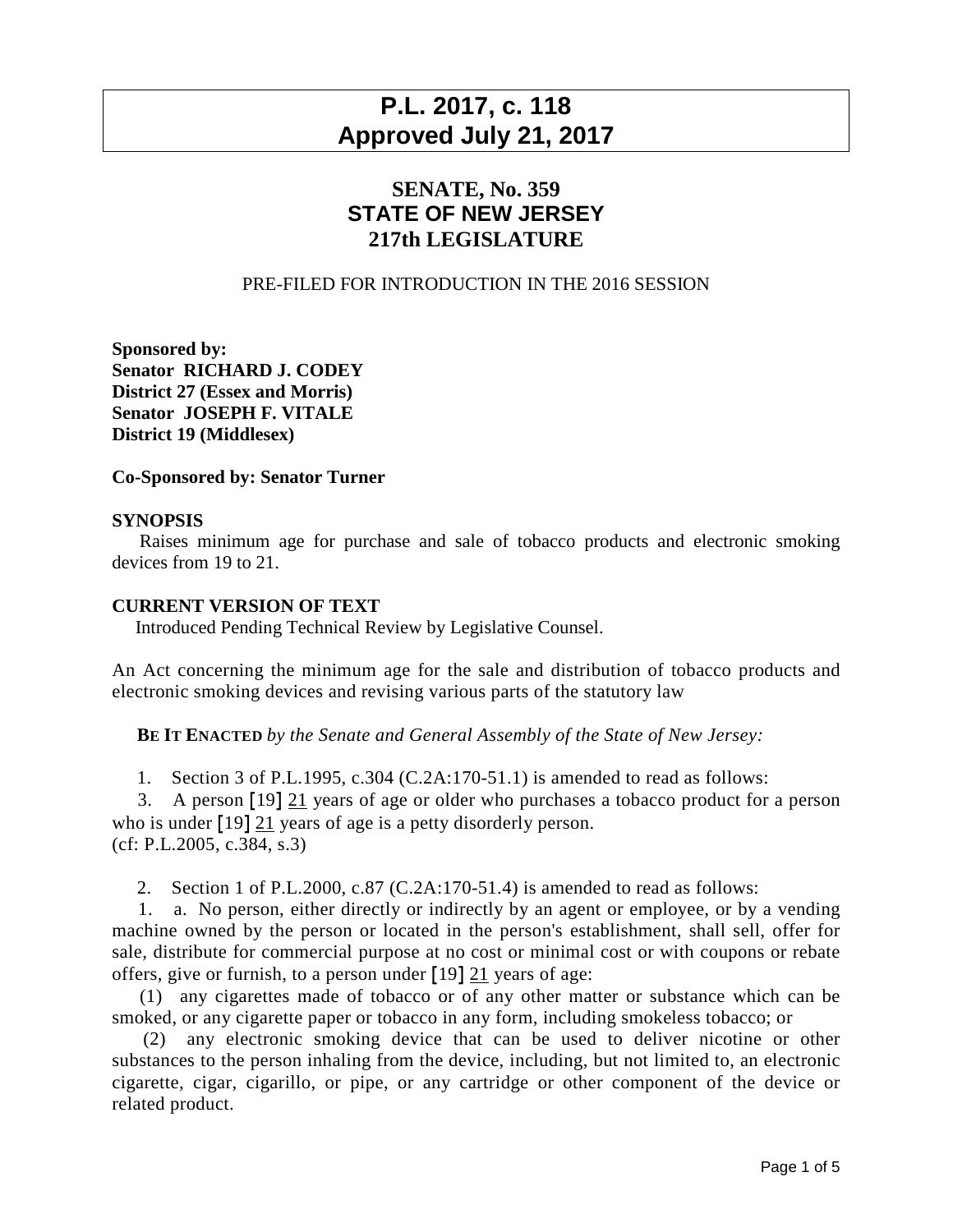b. The establishment of all of the following shall constitute a defense to any prosecution brought pursuant to subsection a. of this section:

 (1) that the purchaser of the tobacco product or electronic smoking device or the recipient of the promotional sample falsely represented, by producing either a driver's license or non-driver identification card issued by the New Jersey Motor Vehicle Commission, a similar card issued pursuant to the laws of another state or the federal government of Canada, or a photographic identification card issued by a county clerk, that the purchaser or recipient was of legal age to make the purchase or receive the sample;

 (2) that the appearance of the purchaser of the tobacco product or electronic smoking device or the recipient of the promotional sample was such that an ordinary prudent person would believe the purchaser or recipient to be of legal age to make the purchase or receive the sample; and

 (3) that the sale or distribution of the tobacco product or electronic smoking device was made in good faith, relying upon the production of the identification set forth in paragraph (1) of this subsection, the appearance of the purchaser or recipient, and in the reasonable belief that the purchaser or recipient was of legal age to make the purchase or receive the sample.

 c. A person who violates the provisions of subsection a. of this section, including an employee of a retail dealer licensee under P.L.1948, c.65 (C.54:40A-1 et seq.) who actually sells or otherwise provides a tobacco product to a person under **[**19**]** 21 years of age, shall be liable to a civil penalty of not less than \$250 for the first violation, not less than \$500 for the second violation, and \$1,000 for the third and each subsequent violation. The civil penalty shall be collected pursuant to the "Penalty Enforcement Law of 1999," P.L.1999, c.274 (C.2A:58-10 et seq.), in a summary proceeding before the municipal court having jurisdiction. An official authorized by statute or ordinance to enforce the State or local health codes or a law enforcement officer having enforcement authority in that municipality may issue a summons for a violation of the provisions of subsection a. of this section, and may serve and execute all process with respect to the enforcement of this section consistent with the Rules of Court. A penalty recovered under the provisions of this subsection shall be recovered by and in the name of the State by the local health agency. The penalty shall be paid into the treasury of the municipality in which the violation occurred for the general uses of the municipality.

 d. In addition to the provisions of subsection c. of this section, upon the recommendation of the municipality, following a hearing by the municipality, the Division of Taxation in the Department of the Treasury may suspend or, after a second or subsequent violation of the provisions of subsection a. of this section, revoke the license issued under section 202 of P.L.1948, c. 65 (C.54:40A-4) of a retail dealer. The licensee shall be subject to administrative charges, based on a schedule issued by the Director of the Division of Taxation, which may provide for a monetary penalty in lieu of a suspension.

 e. A penalty imposed pursuant to this section shall be in addition to any penalty that may be imposed pursuant to section 3 of P.L.1999, c. 90 (C.2C:33-13.1). (cf: P.L.2009, c.182, s.3)

3. Section 3 of P.L.1999, c.90 (C.2C:33-13.1) is amended to read as follows:

 3. a. A person who sells or gives to a person under **[**19**]** 21 years of age any cigarettes made of tobacco or of any other matter or substance which can be smoked, or any cigarette paper or tobacco in any form, including smokeless tobacco, or any electronic smoking device that can be used to deliver nicotine or other substances to the person inhaling from the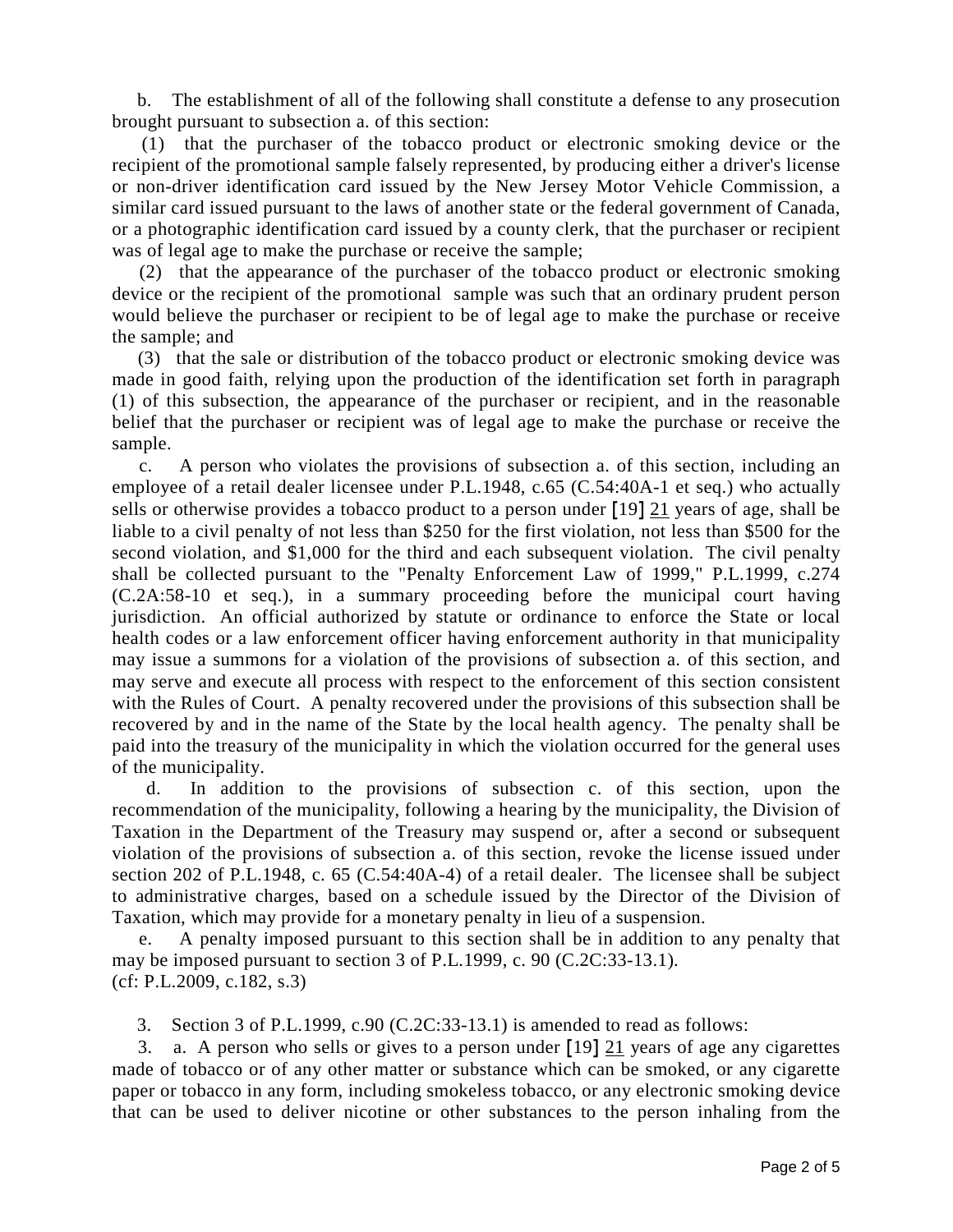device, including, but not limited to, an electronic cigarette, cigar, cigarillo, or pipe, or any cartridge or other component of the device or related product, including an employee of a retail dealer licensee under P.L.1948, c.65 (C.54:40A-1 et seq.) who actually sells or otherwise provides a tobacco product or electronic smoking device to a person under **[**19**]** 21 years of age, shall be punished by a fine as provided for a petty disorderly persons offense. A person who has been previously punished under this section and who commits another offense under it may be punishable by a fine of twice that provided for a petty disorderly persons offense.

 b. The establishment of all of the following shall constitute a defense to any prosecution brought pursuant to subsection a. of this section:

 (1) that the purchaser or recipient of the tobacco product or electronic smoking device falsely represented, by producing either a driver's license or non-driver identification card issued by the New Jersey Motor Vehicle Commission, a similar card issued pursuant to the laws of another state or the federal government of Canada, or a photographic identification card issued by a county clerk, that the purchaser or recipient was of legal age to purchase or receive the tobacco product or electronic smoking device;

 (2) that the appearance of the purchaser or recipient of the tobacco product or electronic smoking device was such that an ordinary prudent person would believe the purchaser or recipient to be of legal age to purchase or receive the tobacco product or electronic smoking device; and

 (3) that the sale or distribution of the tobacco product or electronic smoking device was made in good faith, relying upon the production of the identification set forth in paragraph (1) of this subsection, the appearance of the purchaser or recipient, and in the reasonable belief that the purchaser or recipient was of legal age to purchase or receive the tobacco product or electronic smoking device.

 c. A penalty imposed pursuant to this section shall be in addition to any penalty that may be imposed pursuant to section 1 of P.L.2000, c.87 (C.2A:170-51.4). (cf: P.L.2009, c.182, s.4)

4. Section 7 of P.L.1966, c.36 (C.26:2F-7) is amended to read as follows:

 7. (a) There is hereby established a special projects and development fund which shall consist of all funds appropriated or otherwise made available for the purposes set forth in this section. The commissioner, with the approval of the Public Health Council, may make grants from the special projects and development fund to local health agencies, to hospitals, and to voluntary health agencies to provide State health assistance for new health services and for special health projects in order to stimulate continued development of health services and to assure the citizens of New Jersey the benefits of the most advanced health protection techniques.

 (b) Except as provided in subsection (c) of this section, grants from the special projects and development fund for specific purposes shall be made on an annual basis for a period not in excess of 5 years and such grants shall be in diminishing amounts during this period. The commissioner shall determine the conditions applicable to each such grant including the extent of local financial participation to be required. Grants from the special projects and development fund to voluntary health agencies shall not exceed 40% of said fund.

 (c) (1) Grants from the special projects and development fund shall be made on an annual basis to local health agencies for local enforcement efforts concerning the sale and commercial distribution of tobacco products to persons under the age of **[**19**]** 21 years, in an amount determined by the commissioner. The grants shall be distributed based on the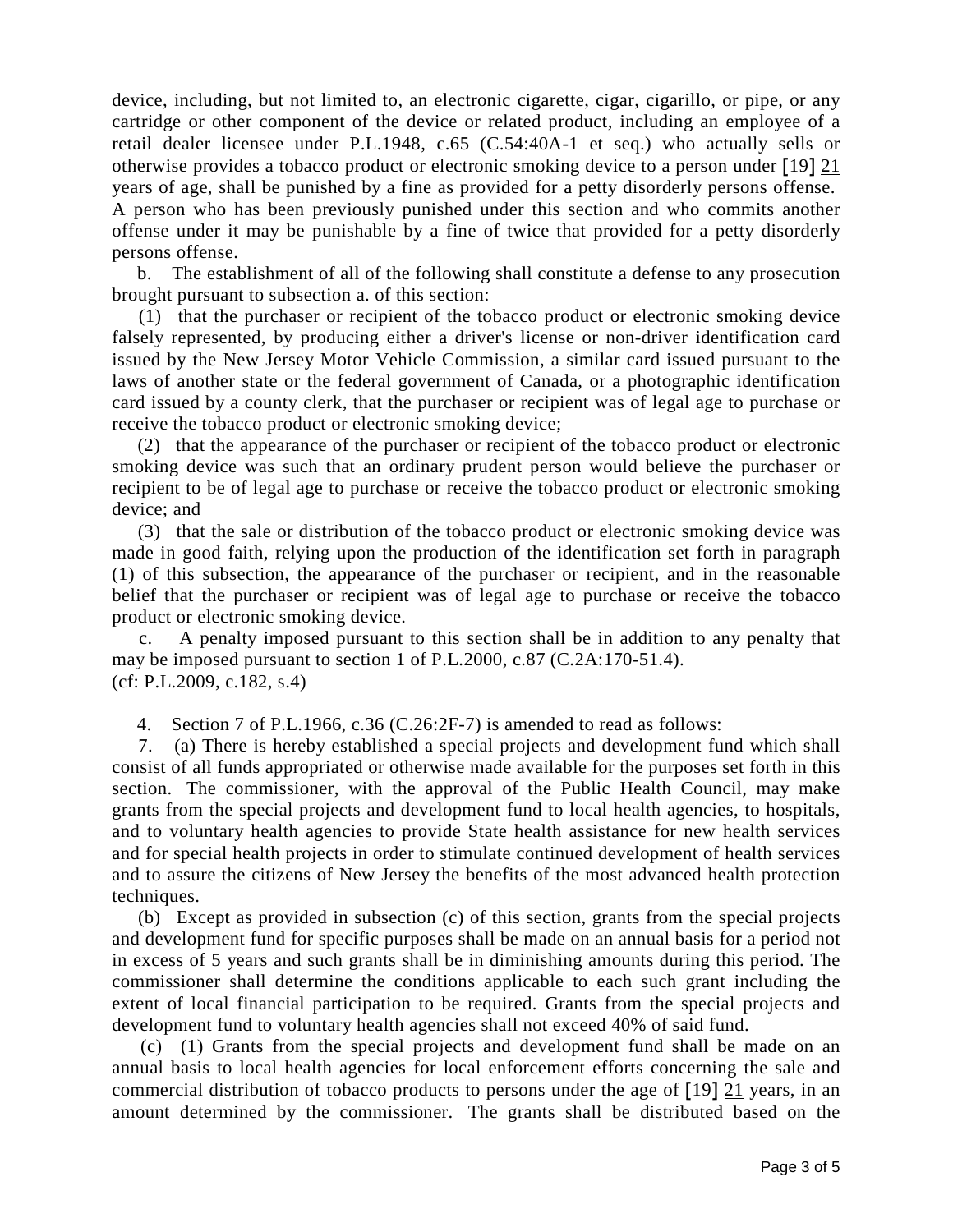number of cigarette retail dealer and vending machine licenses issued within a local health agency's jurisdictional authority in order to ensure Statewide coverage and Statewide consistency of enforcement efforts; except that the commissioner may designate up to 5% of available funds, annually, for incentive grants to local health agencies to enhance enforcement efforts.

 Each grant recipient shall report quarterly to the commissioner on the number of compliance check inspections it has completed and the results of those compliance checks. The commissioner shall determine any other conditions applicable to the grants.

 (2) Beginning in 1999, notwithstanding the provisions of paragraph (1) of this subsection to the contrary, the commissioner may make grants from the special projects and development fund to public and private local agencies to reduce teenage use of addictive substances.

(cf: P.L.2005, c.384, s.2)

5. Section 2 of P.L.1995, c.320 (C.26:3A2-20.1) is amended to read as follows:

 2. a. The Commissioner of Health **[**and Senior Services**]** is authorized to enforce the provisions of section 1 of P.L.2000, c.87 (C.2A:170-51.4) with respect to the prohibition on the sale and commercial distribution of tobacco products to persons under **[**19**]** 21 years of age. The commissioner may delegate the enforcement authority provided in this section to local health agencies, subject to the availability of sufficient funding. The commissioner shall report quarterly to the Legislature on the enforcement program's progress, use of grants awarded pursuant to section 7 of P.L.1966, c.36 (C.26:2F-7), results of enforcement efforts and other matters the commissioner deems appropriate.

 b. The Department of the Treasury shall provide the commissioner with information about retail tobacco dealer licensees necessary to carry out the purpose of this section. (cf: P.L. 2005, c.384, s.4)

6. Section 2 of P.L.1987, c.423 (C.54:40A-4.1) is amended to read as follows:

 2. Notwithstanding any other provision of law to the contrary, a person to whom a license is issued pursuant to P.L.1948, c.65 (C.54:40A-1 et seq.) shall, as a condition of the license, conspicuously post a legible sign at the point of display of the tobacco products and at the point of sale. The sign, which also shall be posted conspicuously on any licensed cigarette vending machine, shall be at least six inches by three inches in bold letters at least one-quarter inch high and shall read as follows:

 "A person who sells or offers to sell a tobacco product to a person under **[**19**]** 21 years of age shall pay a penalty of up to \$1,000 and may be subject to a license suspension or revocation.

 Proof of age may be required for purchase." (cf: P.L.2005, c.384, s.6)

7. Section 4 of P.L.2005, c.85 (C.54:40A-49) is amended to read as follows:

 4. A person shall not engage in a retail sale of cigarettes in this State unless the sale is a face-to-face sale, except that a person may engage in a non-face-to-face sale of cigarettes to a person in this State if the following conditions are met:

 a. The seller has fully complied with all of the requirements of the Jenkins Act, 15 U.S.C. s.375 et seq., for shipments to this State;

 b. The seller has verified payment of, paid, or collected all applicable State taxes, including the cigarette taxes imposed by the "Cigarette Tax Act," P.L.1948, c.65 (C.54:40A-